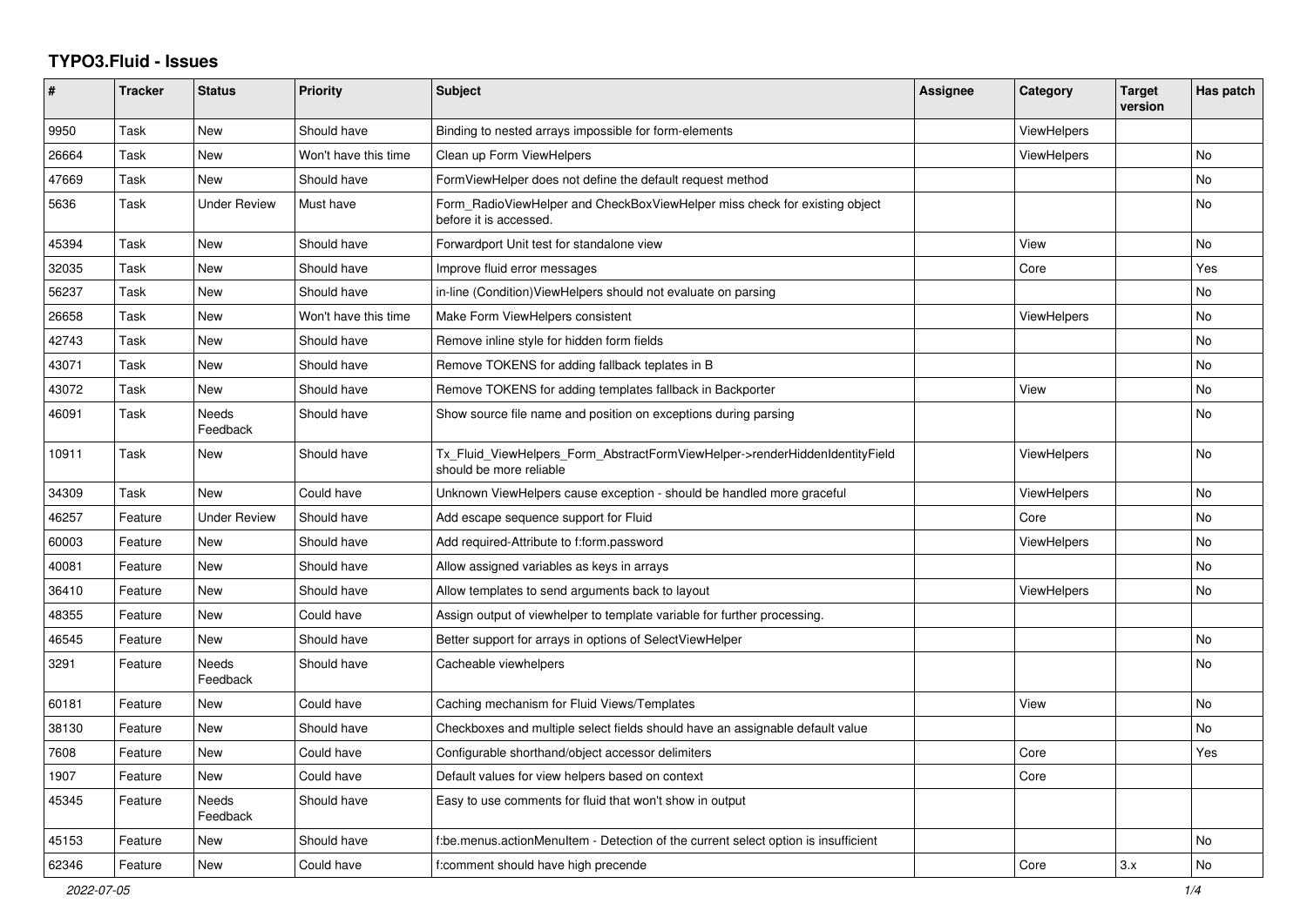| #     | <b>Tracker</b> | <b>Status</b>            | <b>Priority</b> | <b>Subject</b>                                                                                              | Assignee | Category    | <b>Target</b><br>version | Has patch |
|-------|----------------|--------------------------|-----------------|-------------------------------------------------------------------------------------------------------------|----------|-------------|--------------------------|-----------|
| 31955 | Feature        | New                      | Should have     | f:uri.widget                                                                                                |          | Widgets     |                          | <b>No</b> |
| 10472 | Feature        | New                      | Could have      | Fluid Standalone distribution                                                                               |          | Core        |                          | No        |
| 4704  | Feature        | New                      | Should have     | Improve parsing exception messages                                                                          |          | Core        |                          |           |
| 51100 | Feature        | New                      | Must have       | Links with absolute URI should have the option of URI Scheme                                                |          | ViewHelpers |                          | No        |
| 30555 | Feature        | New                      | Could have      | Make TagBuilder more extensible                                                                             |          | Core        |                          | No        |
| 42397 | Feature        | New                      | Should have     | Missing viewhelper for general links                                                                        |          |             |                          | No        |
| 36559 | Feature        | New                      | Could have      | New widget progress bar                                                                                     |          |             |                          | Yes       |
| 60271 | Feature        | New                      | Should have     | Paginate viewhelper, should also support arrays                                                             |          |             |                          | No        |
| 39936 | Feature        | New                      | Should have     | registerTagAttribute should handle default values                                                           |          | ViewHelpers |                          | No        |
| 33215 | Feature        | New                      | Should have     | RFC: Dynamic values in ObjectAccess paths                                                                   |          |             |                          | No        |
| 8989  | Feature        | <b>Needs</b><br>Feedback | Could have      | Search path for fluid template files                                                                        |          | View        |                          | No        |
| 49756 | Feature        | <b>Under Review</b>      | Should have     | Select values by array key in checkbox viewhelper                                                           |          |             |                          | No        |
| 9514  | Feature        | New                      | Should have     | Support explicit Array Arguments for ViewHelpers                                                            |          |             |                          |           |
| 51277 | Feature        | New                      | Should have     | ViewHelper context should be aware of actual file occurrence                                                |          |             |                          | <b>No</b> |
| 28554 | Bug            | New                      | Should have     | (v4) implement feature flag to disable caching                                                              |          |             |                          | No        |
| 28550 | Bug            | New                      | Should have     | (v4) make widgets cacheable, i.e. not implement childnodeaccess interface                                   |          |             |                          | No        |
| 28552 | Bug            | New                      | Should have     | (v5) write ViewHelper test for compiled run; adjust functional test to do two passes<br>(uncached & cached) |          |             |                          | No        |
| 30937 | Bug            | New                      | Should have     | CropViewHelper stringToTruncate can't be supplied so it can't be easily extended                            |          | ViewHelpers |                          | Yes       |
| 54284 | Bug            | New                      | Should have     | Default Option for Switch/Case VH                                                                           |          | ViewHelpers |                          | No        |
| 46289 | Bug            | <b>Needs</b><br>Feedback | Should have     | Enable Escaping Interceptor in XML request format                                                           |          | View        | 2.0.1                    | No        |
| 13045 | Bug            | New                      | Should have     | Entity decode of strings are different between if-conditions and output of variable                         |          |             |                          |           |
| 52536 | <b>Bug</b>     | <b>Under Review</b>      | Should have     | Errorclass not set if no property-attribute set                                                             |          |             |                          |           |
| 49600 | Bug            | New                      | Should have     | f:form tag shown as a HTML on frontend                                                                      |          | ViewHelpers |                          | No        |
| 58921 | Bug            | New                      | Should have     | f:form.* VHs crash if NOT inside f:form but followed by f:form                                              |          |             |                          | <b>No</b> |
| 37619 | <b>Bug</b>     | New                      | Should have     | Fatal Error when using variable in name attribute of Section ViewHelper                                     |          | ViewHelpers |                          | No        |
| 49038 | <b>Bug</b>     | New                      | Must have       | form.select does not select the first item if prependOptionValue is used                                    |          |             |                          | No        |
| 8648  | <b>Bug</b>     | New                      | Should have     | format.crop ViewHelper should support all features of the crop stdWrap function                             |          | ViewHelpers |                          | No        |
| 58983 | Bug            | New                      | Should have     | format.date does not respect linebreaks and throws exception                                                |          |             |                          | No        |
| 28553 | Bug            | New                      | Should have     | improve XHProf test setup                                                                                   |          |             |                          | No        |
| 57885 | <b>Bug</b>     | New                      | Must have       | Inputs are cleared from a second form if the first form produced a vallidation error                        |          |             |                          | No        |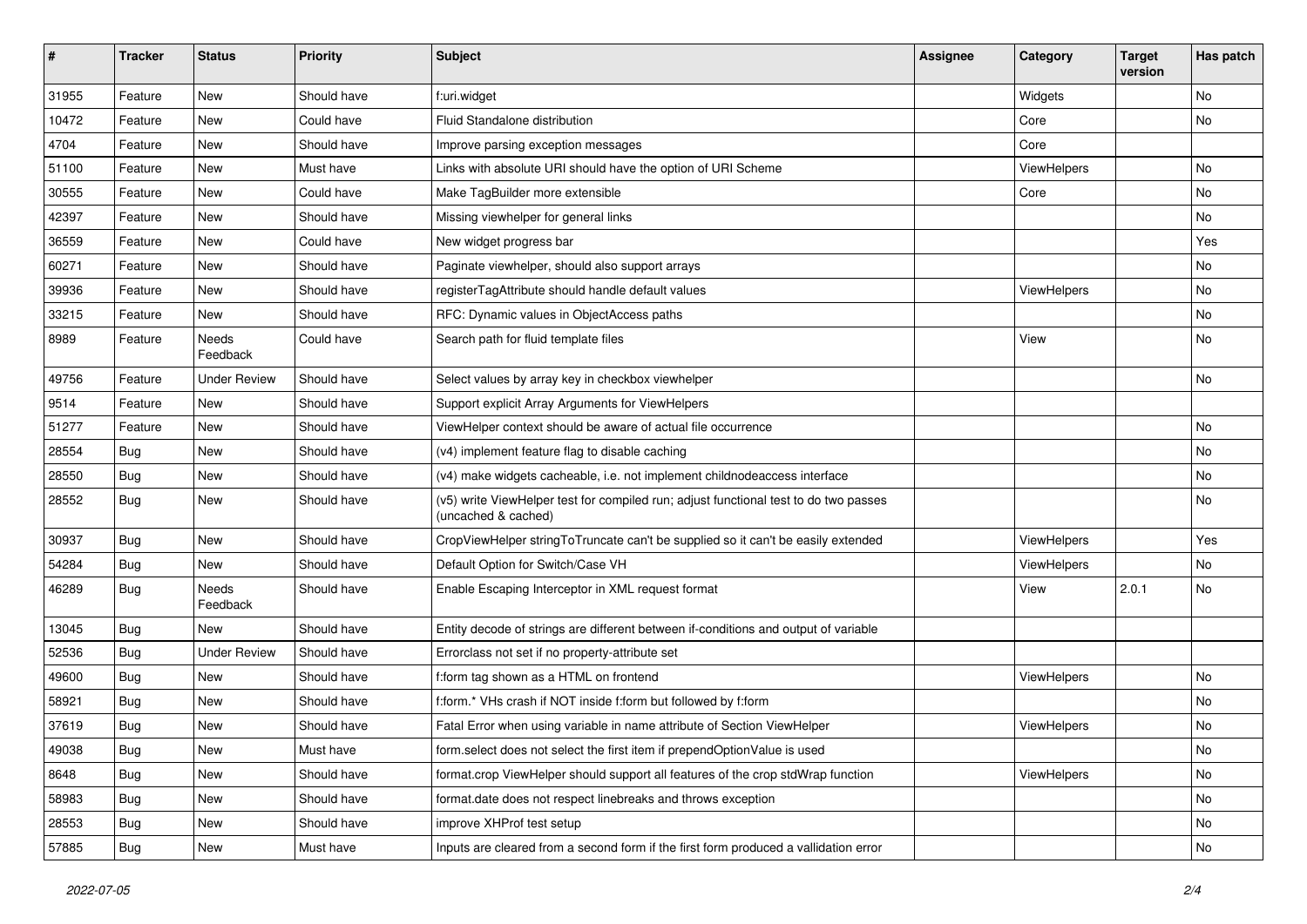| ∦     | <b>Tracker</b> | <b>Status</b>       | <b>Priority</b> | <b>Subject</b>                                                                                | <b>Assignee</b>       | Category    | <b>Target</b><br>version | Has patch |
|-------|----------------|---------------------|-----------------|-----------------------------------------------------------------------------------------------|-----------------------|-------------|--------------------------|-----------|
| 27607 | Bug            | New                 | Must have       | Make Fluid comparisons work when first element is STRING, second is NULL.                     |                       | Core        |                          | No        |
| 28549 | Bug            | New                 | Should have     | make widgets cacheable, i.e. not implement childnodeaccess interface                          |                       |             |                          | No        |
| 40064 | Bug            | New                 | Must have       | Multiselect is not getting persisted                                                          |                       | ViewHelpers |                          | No        |
| 36655 | Bug            | New                 | Should have     | <b>Pagination Links</b>                                                                       |                       | Widgets     |                          | No        |
| 45384 | <b>Bug</b>     | New                 | Must have       | Persisted entity object in widget-configuration cannot be deserialized (after reload)         |                       | Widgets     | 2.0.1                    | No        |
| 34682 | Bug            | <b>Under Review</b> | Should have     | Radio Button missing checked on validation error                                              |                       | ViewHelpers |                          | No.       |
| 38369 | Bug            | New                 | Must have       | Resource ViewHelpers should not fall back to request package                                  |                       | View        |                          | No        |
| 39990 | Bug            | New                 | Should have     | Same form twice in one template: hidden fields for empty values are only rendered<br>once     |                       | Core        |                          | No        |
| 65424 | Bug            | <b>Under Review</b> | Should have     | SelectViewHelper must respect option(Value Label)Field for arrays                             |                       | ViewHelpers |                          | No.       |
| 44234 | Bug            | <b>Under Review</b> | Should have     | selectViewHelper's sorting does not respect locale collation                                  |                       | ViewHelpers | 2.1                      | No        |
| 60856 | Bug            | New                 | Must have       | Target attribute not supported by the form viewhelper                                         |                       | ViewHelpers |                          | Yes       |
| 52591 | Bug            | New                 | Should have     | The Pagination Widget broken for joined objects                                               |                       |             |                          | No        |
| 3481  | Bug            | <b>New</b>          | Should have     | Use ViewHelperVariableContainer in PostParseFacet                                             |                       | Core        |                          | No.       |
| 47006 | Bug            | <b>Under Review</b> | Should have     | widget identifier are not unique                                                              |                       |             |                          | No        |
| 52419 | Bug            | New                 | Should have     | Wrong PHPDocs notation for default value inline f:translate viewhelper                        |                       |             | 2.0                      | No        |
| 50888 | Bug            | <b>Under Review</b> | Should have     | WSOD by changing name of section and if Fluid caches are generated                            |                       |             |                          | No        |
| 54195 | Task           | New                 | Should have     | Rename and move FormViewHelper's errorClass value, currently 'f3-form-error'                  | Adrian Föder          | ViewHelpers |                          | No        |
| 51239 | Bug            | <b>Under Review</b> | Must have       | AbstractViewHelper use incorrect method signature for "\$this->systemLogger->log()"           | Adrian Föder          | Core        |                          | Yes       |
| 58862 | <b>Bug</b>     | Needs<br>Feedback   | Should have     | FormViewHelper doesn't accept NULL as value for \$arguments                                   | Bastian<br>Waidelich  | ViewHelpers |                          | Yes       |
| 59057 | Bug            | <b>Under Review</b> | Must have       | Hidden empty value fields shoud be disabled when related field is disabled                    | Bastian<br>Waidelich  | ViewHelpers |                          | No        |
| 53806 | <b>Bug</b>     | <b>Under Review</b> | Should have     | Paginate widget maximumNumberOfLinks rendering wrong number of links                          | Bastian<br>Waidelich  | Widgets     |                          | No        |
| 3725  | Feature        | New                 | Could have      | <b>CSS Engine</b>                                                                             | Christian Müller      | ViewHelpers |                          | No.       |
| 55008 | Bug            | <b>Under Review</b> | Should have     | Interceptors should be used in Partials                                                       | Christian Müller      |             |                          | No        |
| 33628 | Bug            | Needs<br>Feedback   | Must have       | Multicheckboxes (multiselect) for Collections don't work                                      | Christian Müller      | ViewHelpers |                          | No        |
| 37095 | Feature        | New                 | Should have     | It should be possible to set a different template on a Fluid TemplateView inside an<br>action | Christopher<br>Hlubek |             |                          | No        |
| 8491  | Task           | Needs<br>Feedback   | Should have     | link.action and uri.action differ in absolute argument                                        | Karsten<br>Dambekalns | ViewHelpers |                          | No        |
| 43346 | Feature        | <b>Under Review</b> | Should have     | Allow property mapping configuration via template                                             | Karsten<br>Dambekalns | ViewHelpers | 2.1                      | No        |